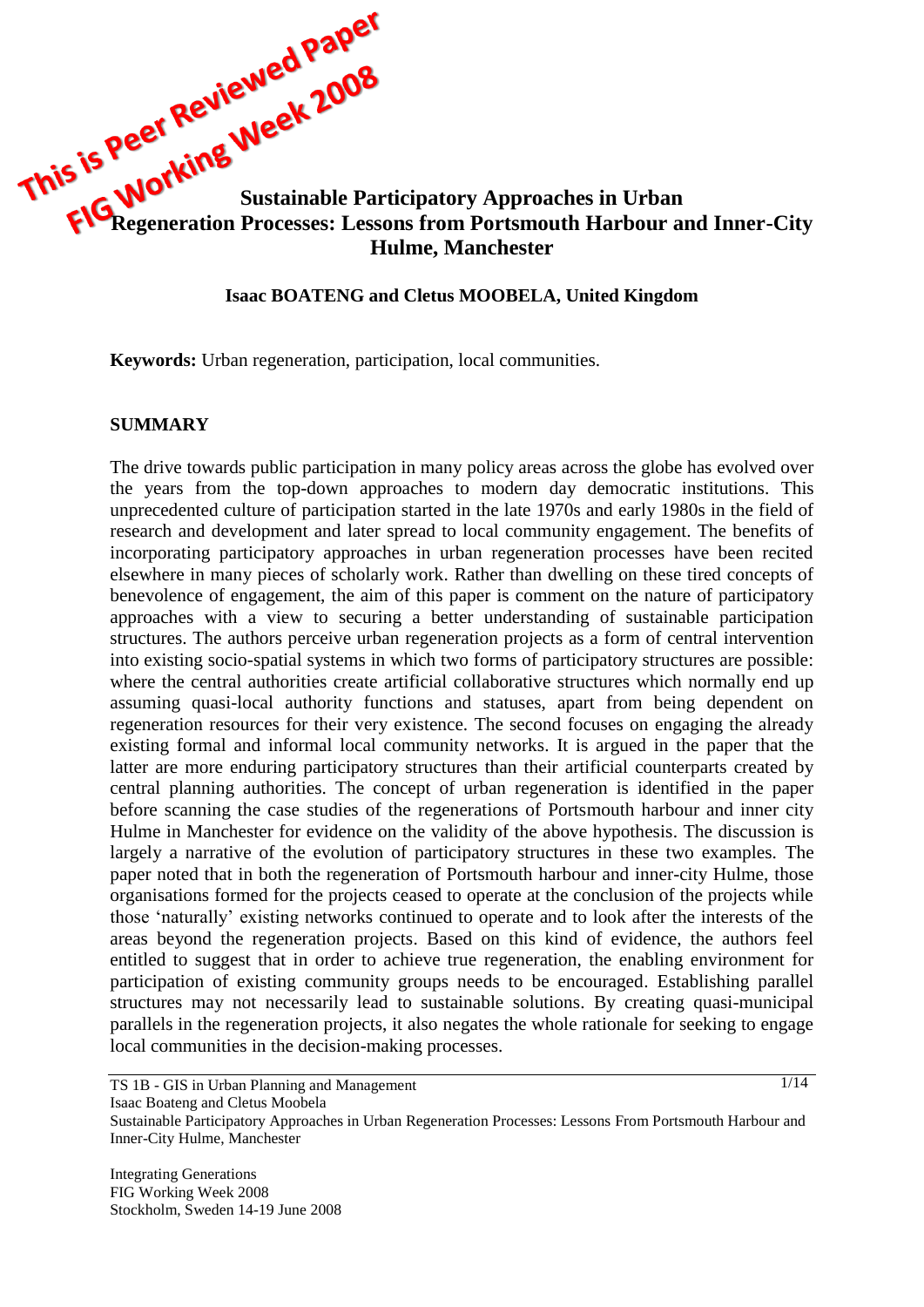# **Sustainable Participatory Approaches in Urban Regeneration Processes: Lessons from Portsmouth Harbour and Inner-City Hulme, Manchester**

## **Isaac BOATENG and Cletus MOOBELA, United Kingdom**

## **1. INTRODUCTION**

The impetus towards public participation in many spheres of the human existence across the world has evolved over the years from the doldrums of the top-down approaches to current levels of excitement with collaborative planning. This burgeoning culture of participation first manifested itself in the late 1970s and early 1980s in the field of research and development and spread to local community engagement (Moobela and Mahdjoubi, 2007). In the United Kingdom, the dawn of the 1990s particularly witnessed an increased amount of community participation in urban regeneration processes. This has been paralleled by a considerable amount of eclecticism on the part of the planning system, culminating into the Planning and Compulsory Purchase Act 2004 which provides for, among others instruments, the requirement for enhanced community involvement in the system.

The benefits of incorporating participatory approaches in urban regeneration processes have been recited in the burgeoning amount of literature on the subject. It is widely understood that participation encourages cooperation among participants pursuing their common goal. By so doing they are able to mutually identify their common pressing problems, formulate and discuss alternative solutions from which the best options are selected and implemented within the participants" resource potential (Boeren, 1992). Consequently, many scholarly pieces of work point to the social, economic, and environmental benefits associated with engaging a diversity of stakeholders in the decision-making processes (Healy, 1998; Newson, 2006; Wold Bank, 1991; Magdolna et al, 1994). It is now almost a common place to say that the success of a development is often determined by the level of acceptance which the local community accords to it. It is not the intention of this paper to rehearse these common mantras of urban regeneration processes. Rather, the aim of the paper is to comment on the nature of participatory approaches with a view to securing a better understanding of sustainable participation structures. The authors perceive an urban regeneration project as a form of central intervention into an existing socio-spatial system in which two forms of participatory structures are possible. The first is where the central authorities create collaborative structures consisting of local communities and local planning officers in a partnership manner. These kinds of structures end up assuming quasi-local authority functions and status, apart from being dependent on regeneration resources for their continued existence. The second focuses on engaging the already existing local community organisations, both formal and informal. It is argued in the paper that the latter are more enduring participatory structures than their artificial counterparts created at the behest of the regeneration project resources. To champion these arguments, the paper begins by sweeping through the broad concept of urban regeneration before narrowing down to evidence provided by the two case studies of Portsmouth Harbour and inner-city Hulme in Manchester. The

TS 1B - GIS in Urban Planning and Management Isaac Boateng and Cletus Moobela

 $2/14$ 

Sustainable Participatory Approaches in Urban Regeneration Processes: Lessons From Portsmouth Harbour and Inner-City Hulme, Manchester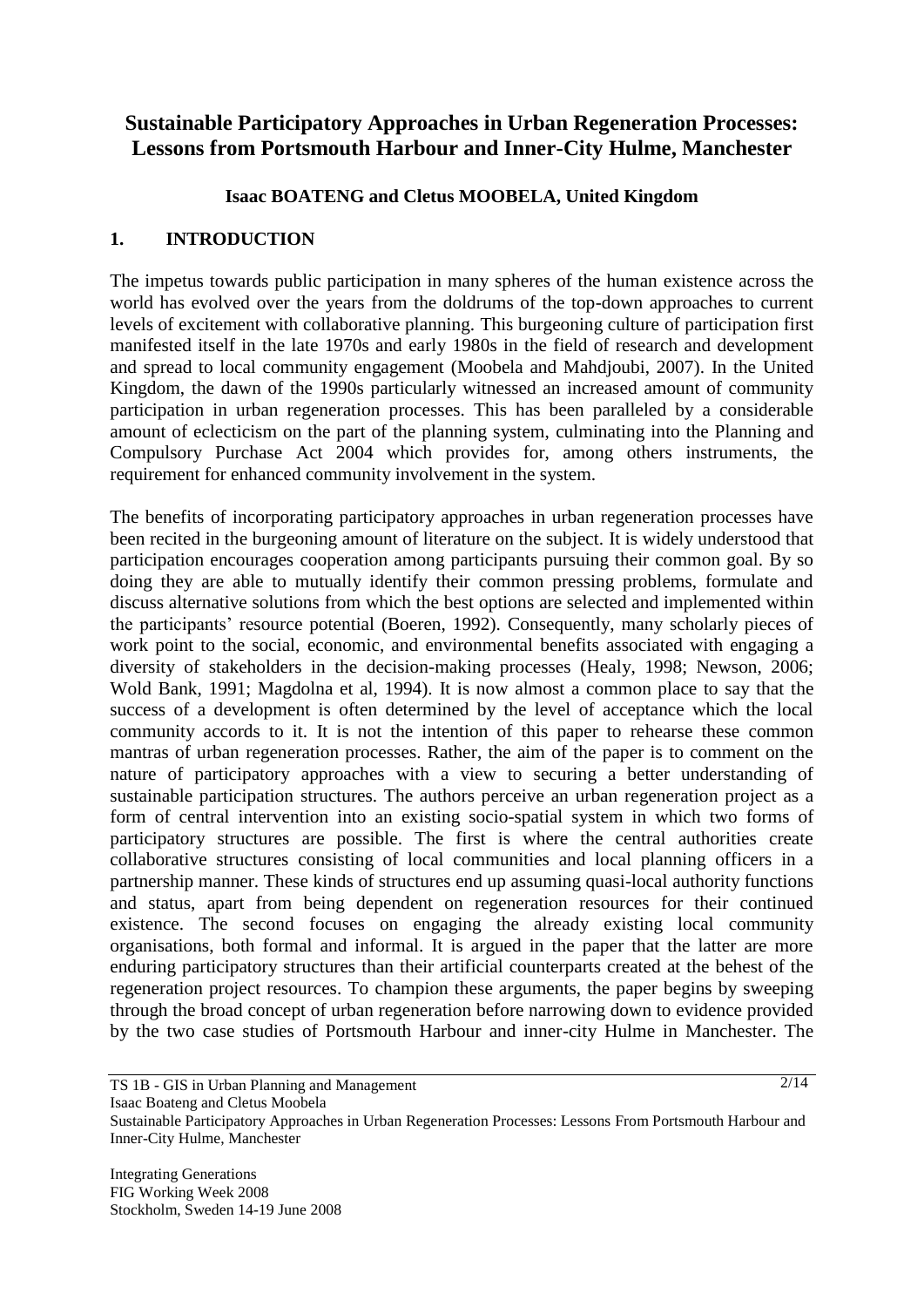discussion is largely a narrative of the evolution of participatory structures in these two examples.

## **2. THE CONCEPT AND PROCESS OF URBAN REGENERATION**

The most comprehensive attempt to define the concept of urban regeneration is perhaps provided by the British Urban Regeneration Association (BURA) in a reader edited by Roberts et al (2000). Six interlinked themes are identified as constituting the practice of urban regeneration: physical conditions and the social-political response; housing and health; social welfare and economic progress; urban containment; changing role and nature of urban policy; and sustainable development.

The six themes reflect the physical, economic, social and environmental dimensions of urban regeneration. Using these themes, Roberts et al (2000:17) defined urban regeneration as:

*"Comprehensive and integrated vision and action which leads to the resolution of urban problems and which seeks to bring about a lasting improvement in the economic, physical, social and environmental condition of an area that has been subject to change".*

There are a few discernible features from this definition that are worth noting especially as they relate to the broader perspective of planning as a decision-making process. The first relates to what urban regeneration is - that it is an interventionist activity. This intervention can either be state-led or it can be a matter of public-private consensus. The second relates to what urban regeneration is not - that it is not simply the aspirations and achievements of urban renewal, which is essentially physical change (ibid). Urban regeneration is not urban development or redevelopment as this is less well defined in purpose. Furthermore, urban regeneration is not urban revitalisation (or rehabilitation) as this fails to specify a precise method of approach.

Another useful way of operationalising urban regeneration is to relate it to other similar concepts, such as gentrification and redevelopment, as suggested in Table 1 below.

TS 1B - GIS in Urban Planning and Management Isaac Boateng and Cletus Moobela Sustainable Participatory Approaches in Urban Regeneration Processes: Lessons From Portsmouth Harbour and Inner-City Hulme, Manchester  $3/14$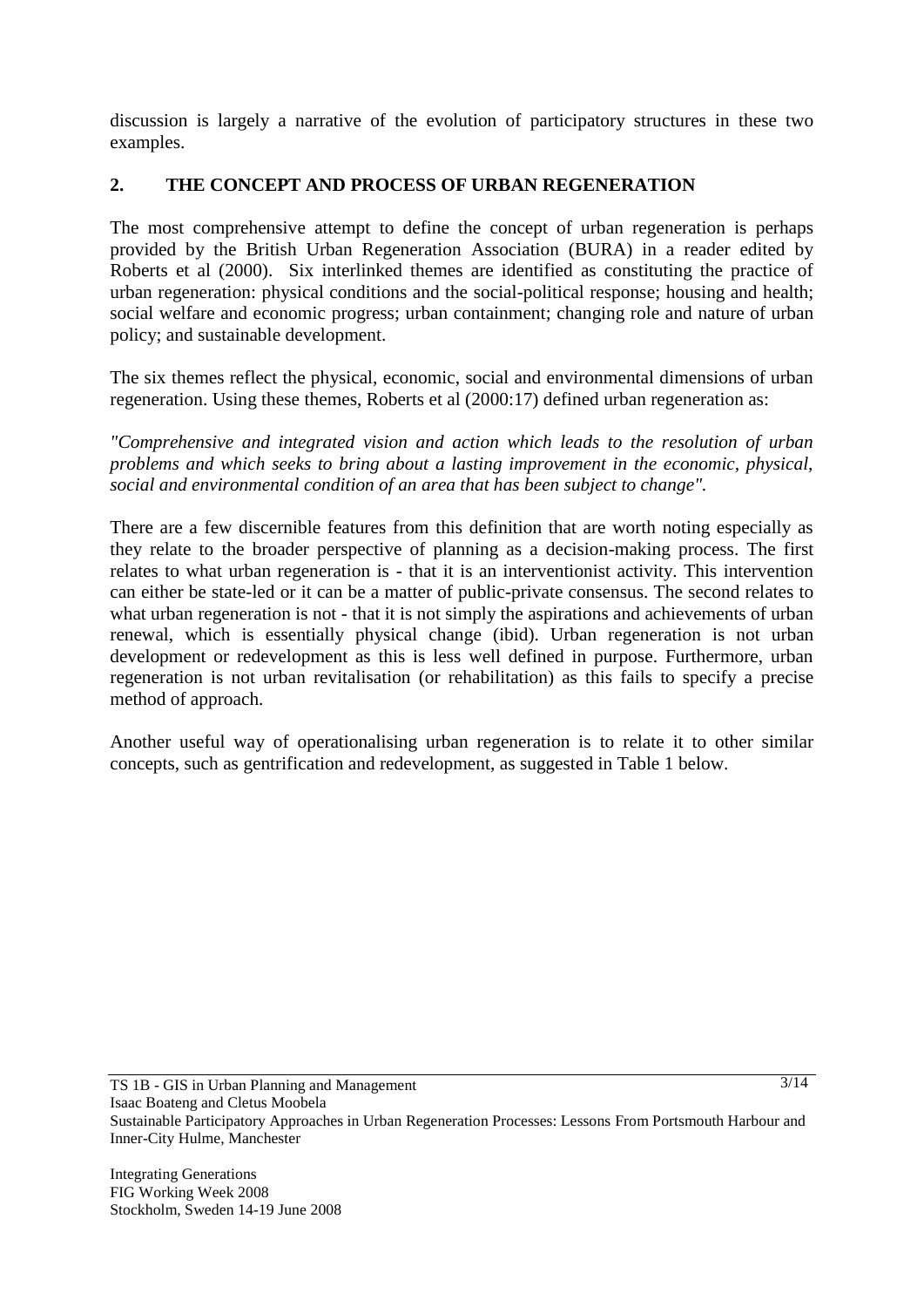**Table 1**: Urban Regeneration, Gentrification and Redevelopment

| <b>Regeneration</b>                                                                                    | <b>Gentrification</b>                                                                        | <b>Redevelopment</b>                                                                                                                                                                                    |
|--------------------------------------------------------------------------------------------------------|----------------------------------------------------------------------------------------------|---------------------------------------------------------------------------------------------------------------------------------------------------------------------------------------------------------|
| Inward looking:<br>seeks<br>inward investment through<br>indirect and inducement<br>effects on locals. | looking:<br><b>Outwards</b><br>inward<br>seeks<br>through<br>investment<br>external effects. | Inward or outward: focuses on the<br>physical structures of the built<br>environment.                                                                                                                   |
| Aims at improving the<br>living conditions and the<br>economy of the local<br>population.              | Aims at improving the<br>through by<br>economy<br>attracting external<br>investment.         | Aims<br>attracting<br>private<br>at at the set of the set of the set of the set of the set of the set of the set of the set of the set of the s<br>enterprise to transform the physical<br>environment. |
| the<br>that<br>local<br><b>Ensures</b><br>peoples are not displaced.                                   | May ultimately lead to<br>the displacement of the<br>local people.                           | Affordability determines who lives<br>in the area after redevelopment.                                                                                                                                  |

While gentrification transforms neighbourhoods by bringing in newcomers to the area, the eventual displacement of the host communities makes it rather a pseudo social justice issue. It can be argued that urban redevelopment achieves almost the same kind of results as urban gentrification as the faith in private enterprise may not cater for those in low income brackets. A balance between these two has been a key aim of urban regeneration, as the two examples of Portsmouth harbour and Hulme regeneration demonstrate.

#### **3.PORTSMOUTH HARBOUR**

Portsmouth harbour has been the home of the British Royal Navy for over 500 years. The major occupation in the area was shipbuilding and the Navy. However, from its peak in 1945 shipbuilding in Portsmouth gradually declined and the last ship completed was HMS Andromeda in 1968. The work force too, declined from its peak of 23,000 to only 7,700 by 1982 (Portsmouth City Council, 2006) For years, Portsmouth and other local communities like Gosport and Fareham relied largely on the Royal navy for employment opportunities, but with a change of emphasis in defence spending away from large conventional surface fleet, the role of Portsmouth harbour as Britain"s premier Naval port was declining and land redundant while unemployment crept in. Therefore there was the need for the city to take measures to replace the lost jobs and also put redundant Ministry of Defence (MoD) land back into use

TS 1B - GIS in Urban Planning and Management Isaac Boateng and Cletus Moobela Sustainable Participatory Approaches in Urban Regeneration Processes: Lessons From Portsmouth Harbour and Inner-City Hulme, Manchester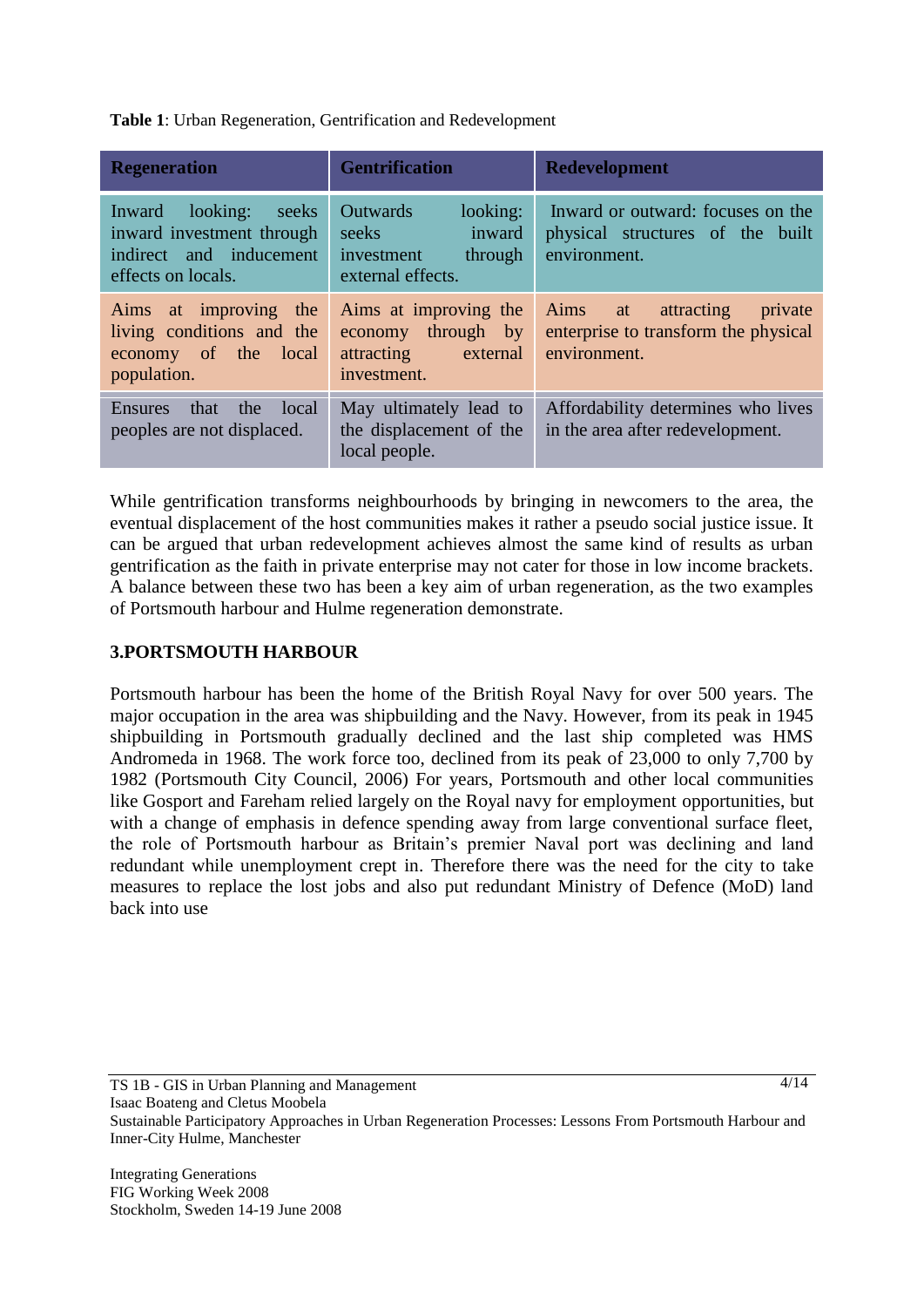## **3.1 Regenerating the harbour**

Through consultations with the various stakeholders, a strategic policy for the regeneration of Portsmouth was designed, focussing mainly on a four-dimensional agenda: regenerating the economy of Portsmouth harbour area; achieving release and redevelopment of redundant MOD sites; encouraging inward investment; and promoting the harbour as a visitors' destination (Portsmouth City Council, 2006).

The project received funding from the Millennium Commission, a body formed to generate funds and plan for the celebration of the millennium in 2000, though there were considerable contributions from Portsmouth and Gosport Borough councils, public, private as well as Non-Governmental organisations. The South East Hampshire Business Partnership, a major local consortium of public and private sector organisations with a backing of the Royal Navy and various Heritage Trusts in the area, was also involved in the project. In order to maximise the benefits of the project to the local communities, the partners agreed that contracts be awarded to local companies and that the contracting companies should employ local people (Portsmouth City Council, 2006). The idea was that the employees would spend their income on local goods and services and thus reducing the local unemployment. The project started in 1999 with an expected completion date of 2003

The project led to the regeneration of 80 hectares (approx. 200 acres) of waterfront sites both in Gosport and Portsmouth. The main partners in the implementation of the project were Portsmouth City Council and Gosport Borough Council whose waterfront forms the harbour, and Naval Base Property Trust which has property rights over most of the sites that were to be released for the project. Many other businesses and organisations, including the voluntary sector from across South East Hampshire, were also involved. A company called Portsmouth Harbour Renaissance Limited was formed by the partners to oversee the project's construction and to co-ordinate millions of pounds that would be invested in the project (Portsmouth City Council, 2006) The Company had a board of directors composed of representatives from each of the main partners.

### **3.2 Celebrating success in Portsmouth Harbour**

The regeneration of Portsmouth harbour can be said to have succeeded in many ways. In the area of infrastructure development, walkways were developed to link almost all the retail and leisure establishments along the harbour. The area also boasts of a range of offices, housing and industrial spaces. The once nearly derelict Ministry of Defense sites were redeveloped much to count as windfall gain to the local economy. The project also helped in linking up Portsmouth and Gosport together, with increased commuter numbers being evident. The project has helped in the provision of offices, housing and industrial spaces.

The project provided employment opportunities. The implementation guidelines, which led to the awarding of contracts to the local contractors and the subsequent employment of the local people by contractors, decreased the unemployment rate in the area. The total number of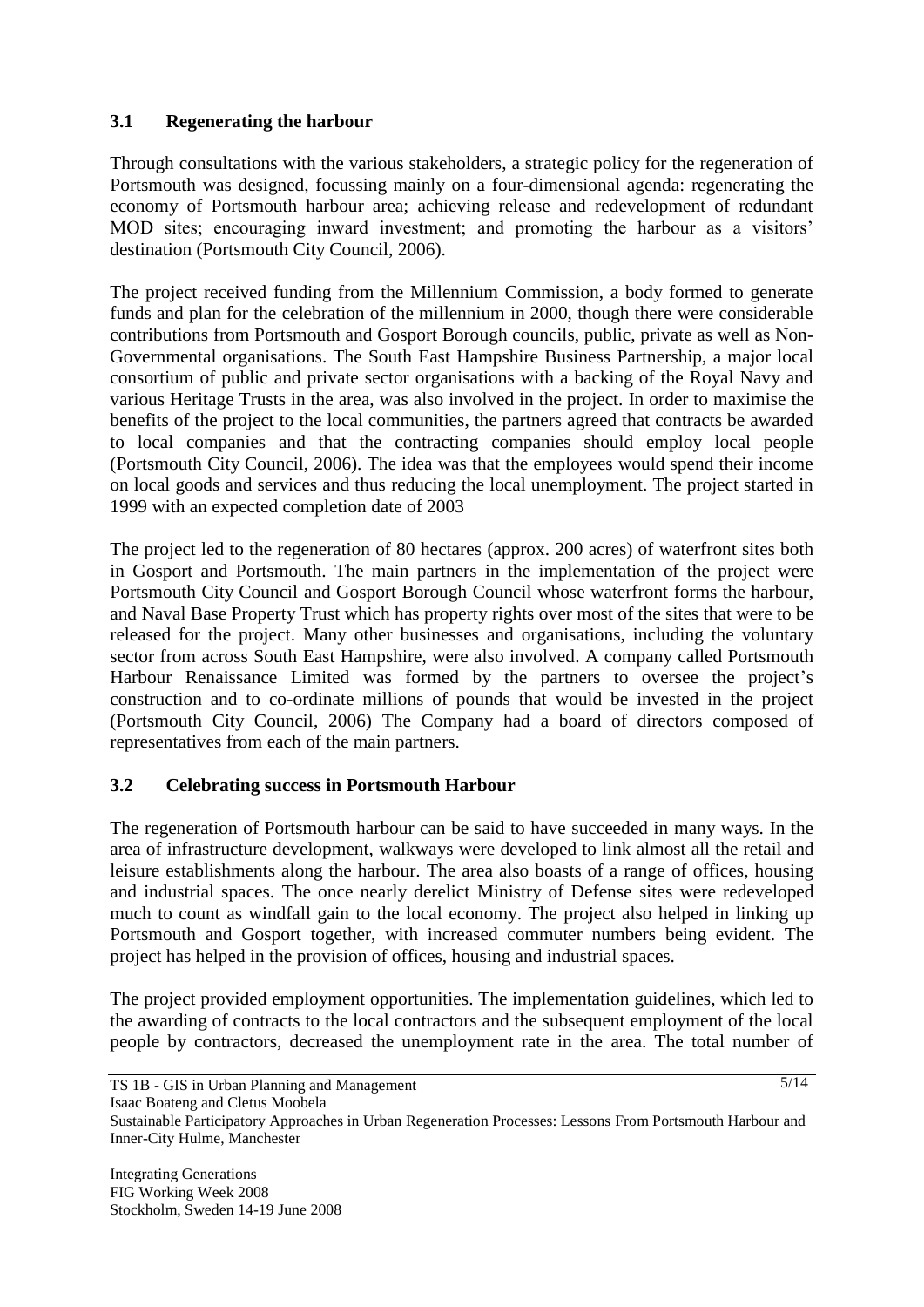unemployed people claiming benefits in Portsmouth on September 1999 was 4054 but this figure fell to 2400 in the same month 2003 (Portsmouth City Council, 2003). Furthermore, opportunities were created for the youth to train in various types of trades, such as brick laying, carpentry, and masonry to gain skill and experience. This has increased their employability, with the resultant multiplier effects. Other positive aspects of the regeneration of Portsmouth harbour include the redevelopment of Ministry of Defense sites, attraction of inward investment to the area, and the promotion of the harbour as a visitor destination.

The project succeeded in securing of 80 hectares abandoned MoD land for redevelopment, apart from fostering stronger relations between the MoD and the two councils for economic and social development of the area. The project's incorporation of retail, offices, and leisure as well as awarding contracts to local companies and subsequent employment of the local people has had an induced and indirect multiplier effect which has increased investment in the area.

The project made Portsmouth and Gosport very attractive for investment. It has been able to attract reputable property companies like Berkeley group Plc, Land and Securities Plc and others. The tourism potential of Portsmouth and Gosport has equally been enhanced. Visitor numbers increased to a record 4.5million in 2003 (Portsmouth City Council, 2003). One element of the project that has made fascinating attraction is the Portsmouth Spinnaker Tower**,** which soars 170m above Portsmouth Harbour, offering visitors uninterrupted view across the city and the Solent coastline.

## **4. HULME, MANCHESTER: FROM WASTE SLUM TO BEST EXAMPLE OF REGENERATION**

*"It is not necessary to go as far as South Africa to observe the reality of second class citizenship. Deprived families, herded together, are to be seen in every major British inner city. Manchester's Hulme bears all the sociological characteristics of a Bantustan Reservation" (Hanon, 1977).*

The above quote is a description of the inner city area of Hulme, Manchester, in the late 1970s, and is a view that remained valid till about the dawn of the 1990s. However, Hulme has now moved from the rank of worst slum in Manchester to that of being one of the best examples of regeneration in Britain, at least as at the dawn of the century. More important than mere praise, here, is a critical understanding of the roadmap to this achievement of unparalleled magnitude. What was the nature of the path to the success story of Hulme and to whom (or to what) does credit go?

The inner city area of Hulme is situated immediately south of Manchester city centre. The area is also suitably located in close proximity with the education precinct of Manchester University, and Manchester Metropolitan University. Prior to the onset of the Industrial Revolution, Hulme was predominantly an agricultural area. It was not until 1764 that the agricultural pre-occupation of the area began to fade following the completion of the

Isaac Boateng and Cletus Moobela

Sustainable Participatory Approaches in Urban Regeneration Processes: Lessons From Portsmouth Harbour and Inner-City Hulme, Manchester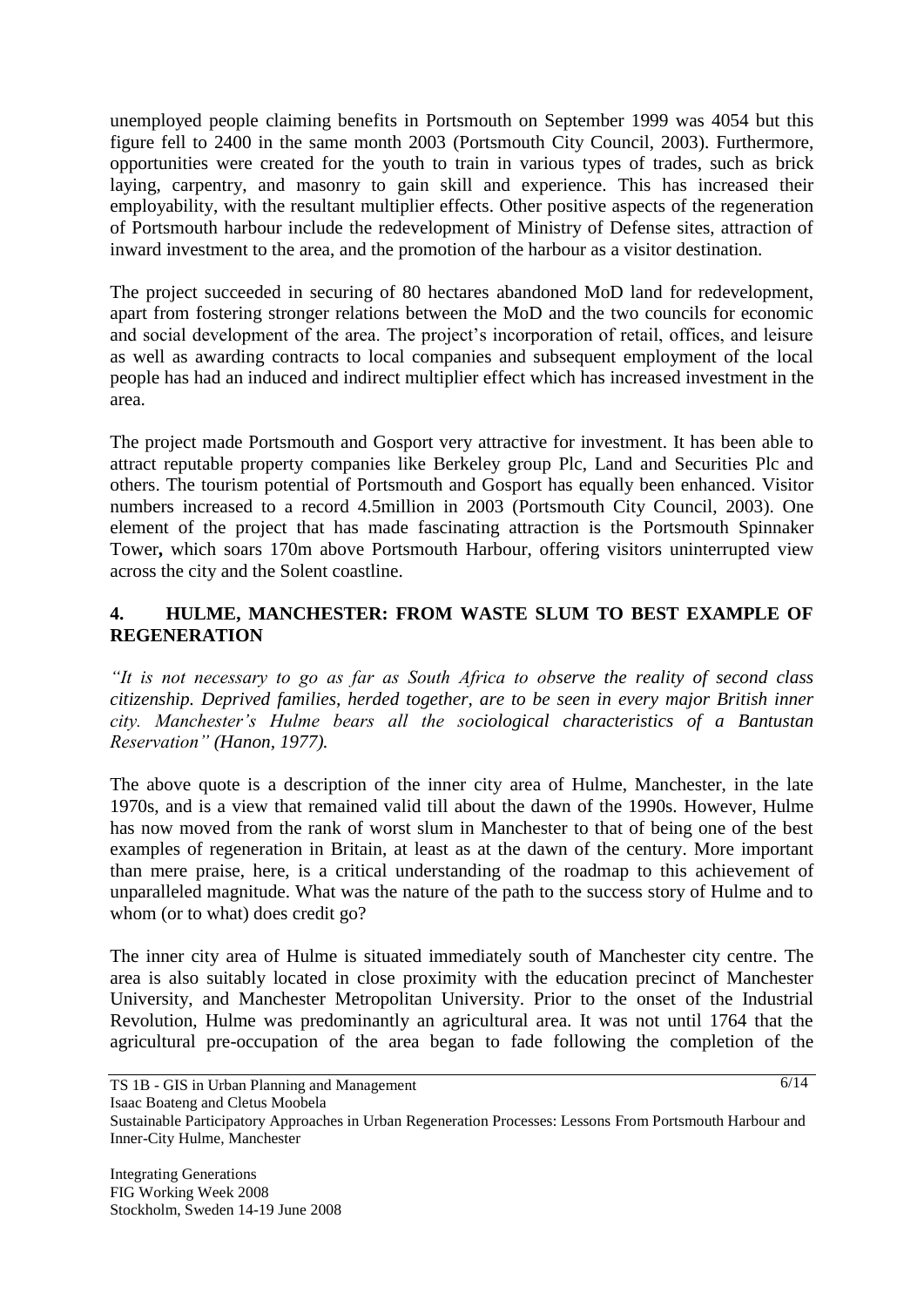Bridgewater canal through to Manchester (Makepeace, 1995). The new waterway brought with it a fresh injection of development to the south-western peripheral areas of the city, as wharves and warehouses clustered around the canal terminus. The new structures were erected in a haphazard pattern and had no regard for municipal boundaries. For instance, the River Medlock almost disappeared as its course was built over.

The area developed haphazardly as an area of tightly packed terraces and courts, providing cramped and often unsanitary accommodation from migrants coming to Manchester city. Some houses had no toilets of their own while many others had no foundations and were laid on bare earth (HMSO, 1995). As a result of these squalid conditions, Hulme was soon branded one of Manchester"s worst slums, occasionally ravaged by outbreaks of cholera and other diseases associated with unsanitary conditions. The Sunday Chronicle made the following comment about Hulme in 1889:

*"The streets are dim with smoke and the floors of the passages and the camels are positively reeking under the hot sun. Stagnant water, rotten vegetables and liquid filth lie amongst the stones, the ash boxes are overfull, the atmosphere is thick and, the stench is overpowering" (26th May, 1889).*

Like in other British inner city areas, efforts to correct the urban problem in Hulme began with the physical approach. Apart from the slum clearance programmes followed by the erection of a number of traditional brick-built flats and high-rise blocks, an important feature of post-war Hulme was the continuation of a rich mixture of businesses and trades, ranging from the Dunlop rubber factory, Gaythorn Gas works, to smaller specialized industries like gold-beating and sign-writing (HRL, 1994). The relocation or closure of these traditional industries and centres of commerce had a very devastating effect on Hulme. It is no wonder that Hulme residents believe that in the 1960s, their area underwent some of the most shattering changes a community could ever have imposed upon it, and from which it was still struggling to recover by 1990 (Hulme Views Project, 1990). The period after 1960 was the most radical in urban regeneration circles.

### **4.1 The Rise of Deck-access Housing in Hulme**

By the early 1960s, all remaining terraced houses in Hulme were demolished in a slum clearance programme that spared only a few buildings (HMSO, 1995). The design philosophy of the time was for a new Hulme planned around the rigid segregation of vehicles and pedestrians. Tenants were to be accommodated in flats and maisonettes on interlocking decks where it was assumed that traditional street life would be replicated far above the hazards of traffic. The crowning piece of the redevelopments was on the four huge crescent blocks. These were five storey deck access blocks each a quarter of a mile long, and together having a capacity of 1000 homes (EIUA, 1997). They consisted of two and three bed-roomed flats, and one bed-roomed maisonette, which were all connected by large access decks.

Isaac Boateng and Cletus Moobela

TS 1B - GIS in Urban Planning and Management

Sustainable Participatory Approaches in Urban Regeneration Processes: Lessons From Portsmouth Harbour and Inner-City Hulme, Manchester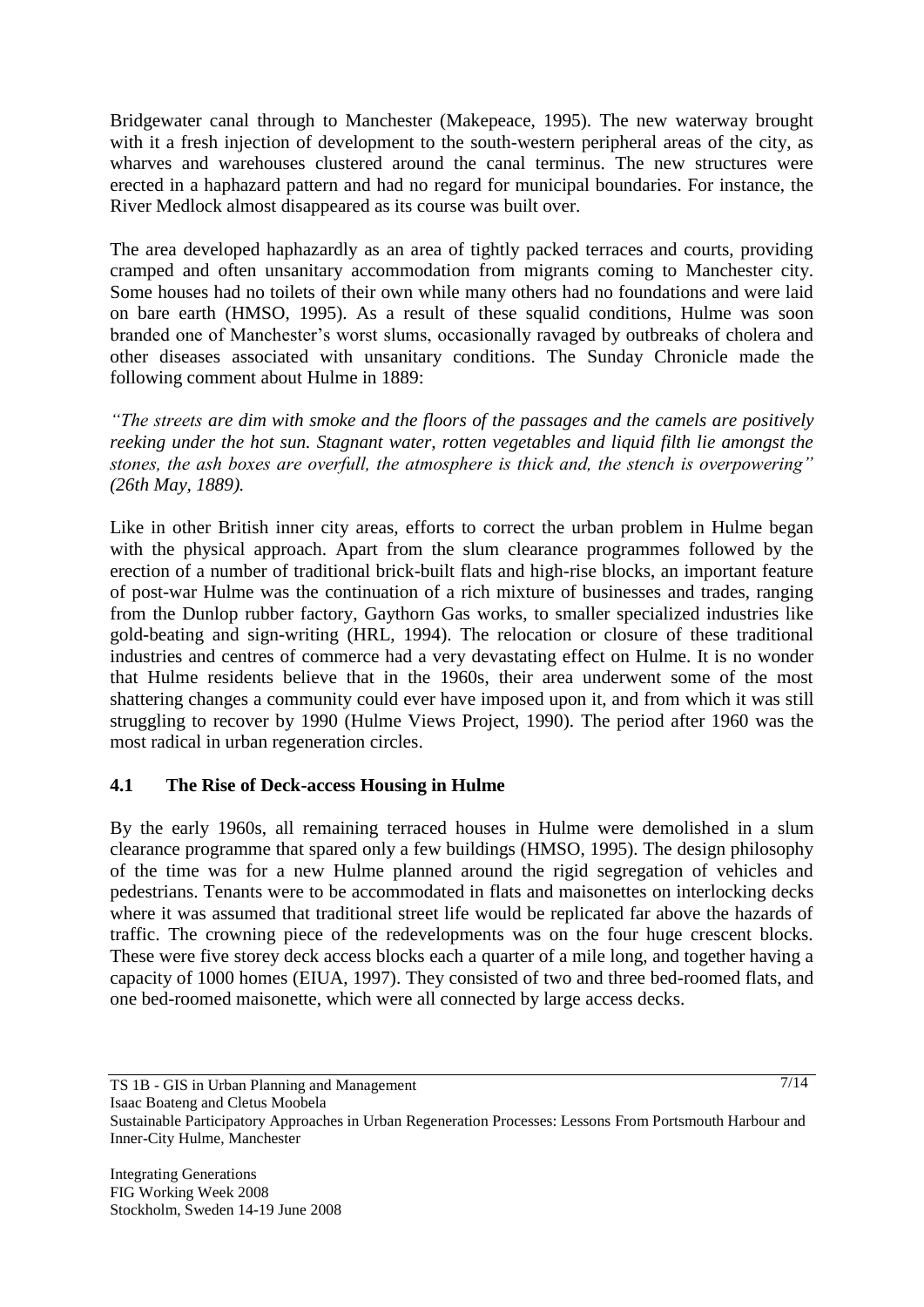The redevelopment of Hulme was virtually complete by 1972. More than 5000 housing units had been built in less than eight years with 3,000 of them being deck access, making Hulme the biggest concentration of this type of housing in Britain (HMSO, 1995). The crescents did indeed become the pride of the new Hulme though not to the extent that the designers or the council had anticipated. The deck access blocks offered housing standards far "better" than what the old Hulme had to offer. The new housing units were neat and well equipped. Everything was done and taken into account, perhaps except for one:

*"No one thought of involving residents in the decision-making processes of the (proposed) redevelopment of Hulme" (HPRC, 1977).*

The result of such an omission can perhaps be understood from the next section.

### **4.2 Hulme's Deck-access Disaster**

The honeymoon for the architects of the Hulme crescents (together with that of the city council and everyone concerned) was short lived. It was not long before the disadvantages of deck access housing overtook the advantages. As tenants moved in, problems began to surface almost immediately and at an exponential rate (HRL, 1994). Structural faults were spotted in some sections of the new buildings. Maintenance problems equally arose from poorly designed systems such as heating, ventilation, and waste disposal. There were also major difficulties with the upkeep of common areas such as lifts, walkways and entry areas. Many of these defects were translated into high occupation costs on the part of tenants. Expensive heating systems meant that many households, even with children, were disconnected due to non-payment of bills and had to rely on color gas stoves and candle light instead (HMSO, 1995).

Hulme had acquired a reputation and its residents were stigmatized. There was a high concentration of poor people, the elderly and the disabled, ex-homeless, a high incidence of alcoholism and drug dependency. Many children left school without any proper qualifications. Truancy and vandalism were rife and went unchecked. At this time, and using Great Britain as the yard-stick, if you lived in Hulme, you were: seven times more likely to commit suicide; thirty-one times more likely to be the victim of crime; and forty-one times more likely to be actually murdered (HPRC, 1977). The upper deck-access units of the crescents were particularly unsuitable for children. This became tragically evident when a child fell to his death from one of the crescents in 1974. The tragedy aroused the Hulme tradition of tenant activism, which was overwhelmingly directed at Manchester City Council.

The crescents particularly were also hosts to a variety of unconventional creative and leisure activities in the mid 1980s. It was common knowledge that deck access housing had succeeded in creating a unique, diverse and underprivileged community. Each of the various interest groups had very different expectations, needs and attitudes towards life in Hulme. This combination of deplorable housing conditions and a diversity of social mix coincided with a period of enormous economic change in the early to mid 1980s, in which potential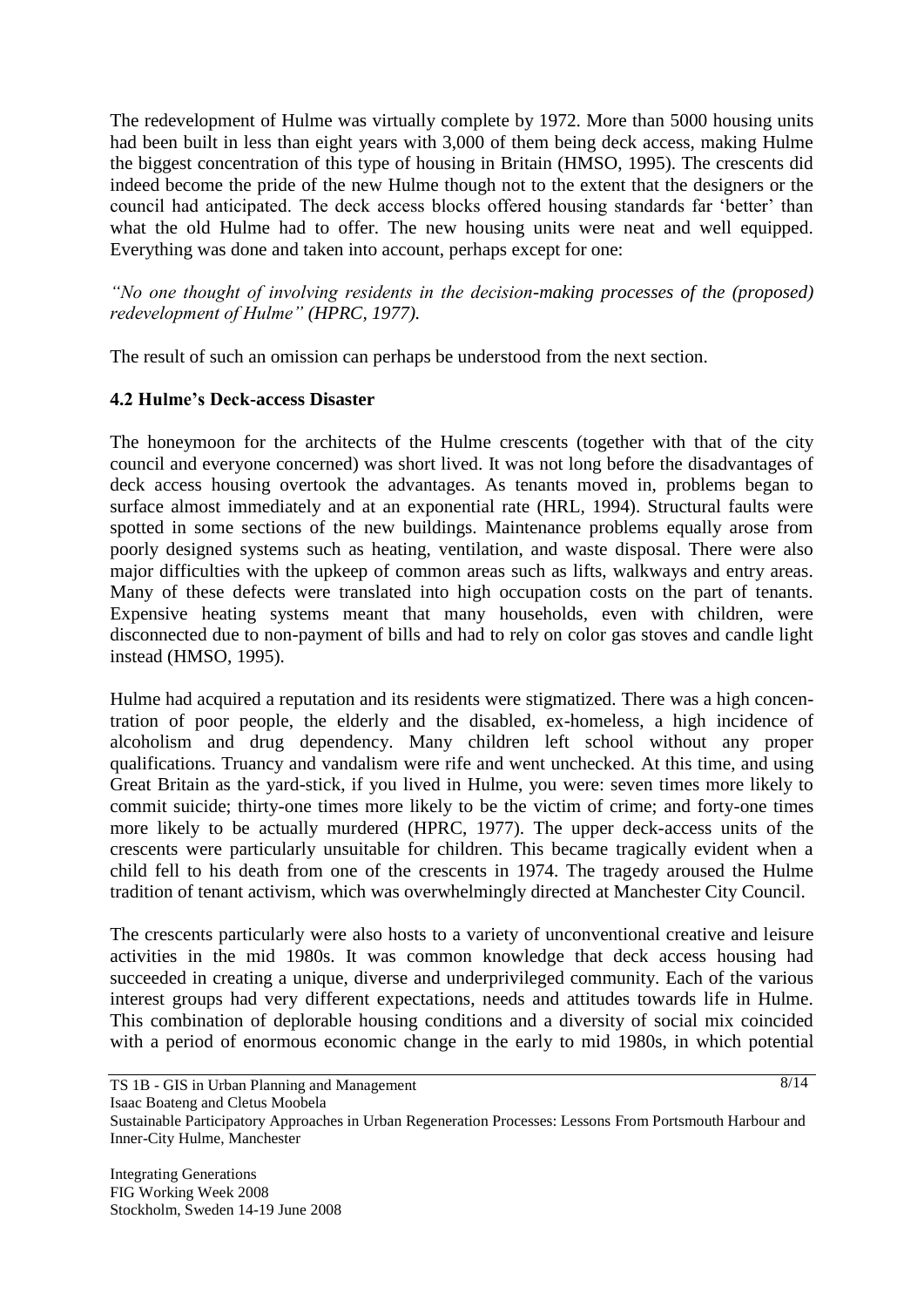sources of employment for Hulme declined. Despite all this, the Hulme community has always boasted of great strengths and the caring and supportive approach of neighbors. Indeed...

*"…there must be very few places in Britain where, against all odds, there is such a lively array of associations and clubs firmly based within their communities" (HMSO, 1990:13).*

In the 1980s, this community spirit found itself in the aggressive hands of the market-oriented Conservative government, thereby further alienating the chances of narrowing the centralcum-local authorities and local communities' gap in the decision-making processes. Table 2 below shows the evolution of consensus in the regeneration of Hulme between 1960s and 1990s

| <b>Key</b>     |       |                                                                                                                                                                                                                                                    |
|----------------|-------|----------------------------------------------------------------------------------------------------------------------------------------------------------------------------------------------------------------------------------------------------|
| <b>Item</b>    | Time  | <b>Issues</b>                                                                                                                                                                                                                                      |
| 1              | 1960s | redevelopment begins<br>(slum<br>Hulme<br>clearance<br>the<br>and<br>construction of new houses). No consultations with tenants and<br>residents. Redevelopments blamed by tenants for causing blight<br>and mass disruption to community cohesion |
| $\overline{2}$ | 1972  | Hulme redevelopment completed. Architects awarded prizes for<br>their designs. "Streets in the sky" deck access houses delivered to<br>the community                                                                                               |
| 3              | 1973  | Problems with the new houses begin to surface. Tenants blamed<br>for vandalism, crime, damp, infestation, etc                                                                                                                                      |
| $\overline{4}$ | 1974  | Child falls to his death from a top floor flat. Tenant activism<br>ignited. Following the tragic death of a child, Council changes<br>housing allocation policy to allow families to move out.                                                     |
| 5              | 1977  | Council against the idea of demolishing. "I do not agree that it<br>should be demolished" (Councillor). Tenants launch campaigns<br>demanding demolition of deck access housing                                                                    |
| 6              | 1979  | Council still appears unmoved by tenants' demands. "Demolition<br>of deck access housing is the only answer" (tenants)                                                                                                                             |
| 7              | 1984  | Council now in a dilemma over the problem of Hulme. "If our<br>opinion had been soughtthe problems of Hulme would have<br>been avoided" (Tenants)                                                                                                  |
| 8              | 1985a | Council acknowledges the problem. "Hulme has<br>become<br>unmanageable" (CEO). Tenants' declaration: "From now we will<br>no longer have planning done for uswe demand a future of our<br>own design                                               |
| 9              | 1985b | "We also took the unusual step of deciding to have a tenant<br>conference rather than one dominated by politicians<br>and<br>professionals" (1st Community/ Council conference)                                                                    |

**Table 2.** Evolution of community engagement in Hulme

TS 1B - GIS in Urban Planning and Management

Isaac Boateng and Cletus Moobela

Sustainable Participatory Approaches in Urban Regeneration Processes: Lessons From Portsmouth Harbour and Inner-City Hulme, Manchester

Integrating Generations FIG Working Week 2008 Stockholm, Sweden 14-19 June 2008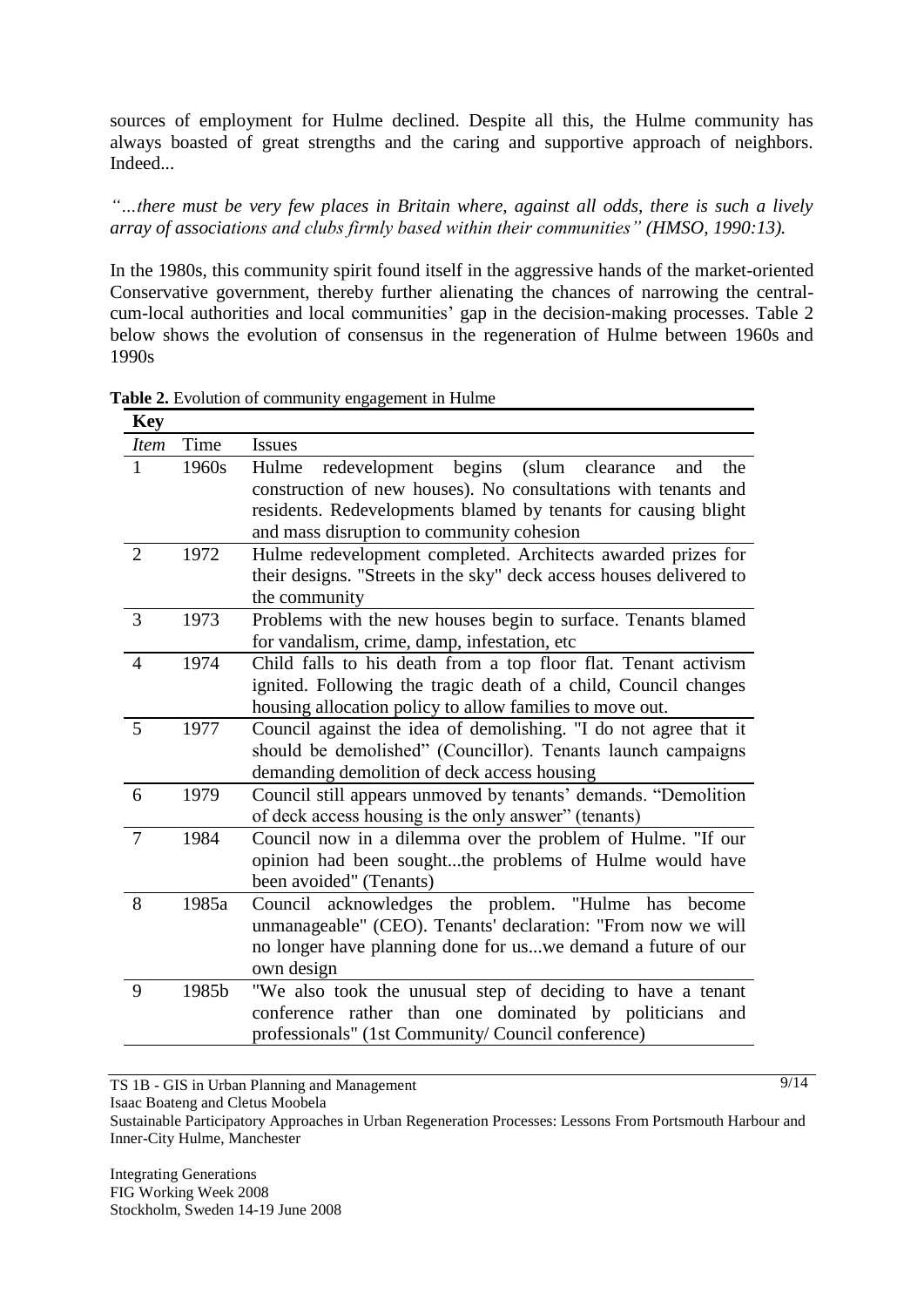| <b>Key</b> |      |                                                                     |  |  |
|------------|------|---------------------------------------------------------------------|--|--|
| Item       | Time | <i>Issues</i>                                                       |  |  |
| 10         |      | 1985c "We have 2,864 deck access dwellings in Hulme and are         |  |  |
|            |      | committed to a policy of eliminating them<br>(2nd)                  |  |  |
|            |      | Community/Council Conference)                                       |  |  |
| 11         | 1989 | "The govt is no longer listening to local authorities on their own. |  |  |
|            |      | That is why it is so important for tenant groups and local          |  |  |
|            |      | authorities to join together" (Hulme Study)                         |  |  |
| 12         | 1991 | Hulme City Challenge announced (Based on the idea of                |  |  |
|            |      | partnership)                                                        |  |  |

It can be seen from the table that it was not until the early 1990s that real progress began to dawn in the name of City Challenge Regeneration project.

### **4.3 Hulme City Challenge**

Hulme City Challenge was launched in April 1992 with the help of £37.5 million of government money. This funding acted as a catalyst for a comprehensive programme of initiatives to tackle economic, social and physical problems based on a partnership between the public, private, voluntary sector, and the local community groups. Holism was at the centre of the City Challenge approach. It was recognized that no single organization has a monopoly of knowledge about, or resources to deal with, complex urban problems (EIUA, 1997). Therefore, programmes needed to be drawn on the basis of the expertise, energies and resources of local authorities, government, other public agencies, the private sector, voluntary groups and local residents.

A plethora of initiatives were set up to achieve these objectives. Hulme Regeneration Limited (HRL) was set up by Manchester City Council and AMEC PLC as a joint venture to coordinate and manage a complex of these new initiatives (MCC, 1997). Plans were drawn up to build 3,000 housing units as well as new shops, roads, offices and community facilities. The overall approach reflected a deliberate departure from the traditional land use zoning to that of achieving a close integration of economic and social activities. Hulme Community Homes Limited (HCML) a community-based forum was set up. The forum re-established the linkage with the local community to formulate social housing policies for the proposed redevelopments. A Hulme Tenants Participation Project (HTPP) established earlier in 1988 would work alongside the HCHL. The HTPP was the first funded agency to work specifically for, and with the tenants of Hulme and to liaise between the institutional stakeholders and tenants. The initiative was funded jointly by the Housing Corporation and the City Council, the latter through City Challenge. The Moss Side and Hulme Business Federation were also set up in 1994 by local business-persons in conjunction with Manchester Chamber of Commerce and Industry. Its main aim was to assist local businesses, especially those with 25 or fewer employees, to have equal opportunities to compete effectively in local, regional, national and international markets. Out of this rich mixture of multiple agent involvement in the

TS 1B - GIS in Urban Planning and Management Isaac Boateng and Cletus Moobela Sustainable Participatory Approaches in Urban Regeneration Processes: Lessons From Portsmouth Harbour and Inner-City Hulme, Manchester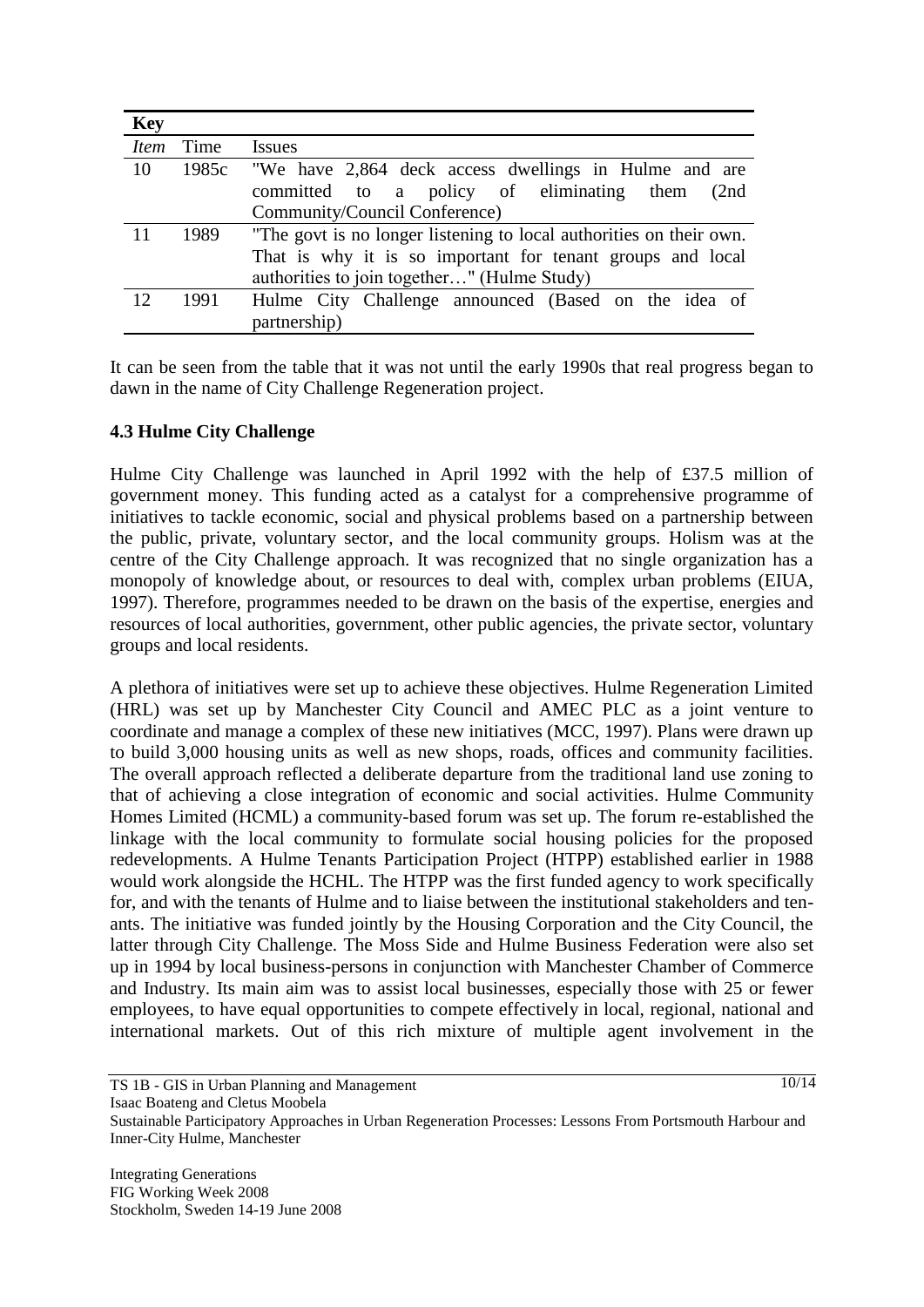regeneration process, emerged one of the best examples of regeneration in Britain in the I990s.

## **5 DISCUSSION**

Both the regeneration of Portsmouth harbour and inner-city Hulme in Manchester were based on aggressive involvement of multiple stakeholders in the processes. From the historical account of Hulme regeneration for example, it would appear that there was an "iron curtain" between the local authority and local residents from 1960 to early 1990s. The decisionmaking mechanism was enshrined in the notion of local authorities making decisions for local communities without the latter being consulted. Hulme had become frozen by many years of authoritarian planning. However, the injection of City Challenge funding at a time of heightened engagement of multiple stakeholders was not only a new phenomenon but also produced one of the exemplars of regeneration initiatives at the time. It might be worthwhile to remind the readership that the very solutions (such as demolition of deck access housing) that were being suggested by the local communities and persistently rejected by the local and central planning authorities for a long time are the ones that were embraced by all stakeholders at the zenith of consensus and even served as the foundation for the new Hulme.

Making an informed comment on the hypothesis of the paper – that organic structures are more enduring than those centrally-created for the regeneration processes – requires us to take stock of the stakeholders that were involved in both projects. Table 3 below summarises these institutions, categorising them into: Govt – for local and central government and their departments; artificial – for those organisations that were created specifically for the regeneration projects; and organic – for those organisations formed by local communities themselves either prior to or during and after the regeneration projects.

| Organisation                         | Area       | <b>Type</b> | <b>Status</b> |
|--------------------------------------|------------|-------------|---------------|
| Manchester City Council              | Hulme      | Govt        |               |
| Hulme Regeneration Limited           | Hulme      | Artificial  | Ceased        |
| Hulme Community Homes Limited        | Hulme      | Organic     | Active        |
| Hulme Tenants Participation Project  | Hulme      | Organic     | Active        |
| Moss Side and Hulme Business         | Hulme      | Artificial  | Ceased        |
| Federation                           |            |             |               |
| Hulme and Moss Side Partnership      | Hulme      | Artificial  | Ceased        |
| <b>Portsmouth City Council</b>       | Portsmouth | Govt        |               |
|                                      | Harbour    |             |               |
| Renaissance<br>Portsmouth<br>Harbour | Portsmouth | Artificial  | Ceased        |
| Limited                              | Harbour    |             |               |
| Ministry of Defense                  | Portsmouth | Govt        |               |
|                                      | Harbour    |             |               |
| <b>Gosport Borough Council</b>       | Portsmouth | Govt        |               |

Key actors in the regeneration of Portsmouth Harbour and Hulme

TS 1B - GIS in Urban Planning and Management

Isaac Boateng and Cletus Moobela

Sustainable Participatory Approaches in Urban Regeneration Processes: Lessons From Portsmouth Harbour and Inner-City Hulme, Manchester

Integrating Generations FIG Working Week 2008 Stockholm, Sweden 14-19 June 2008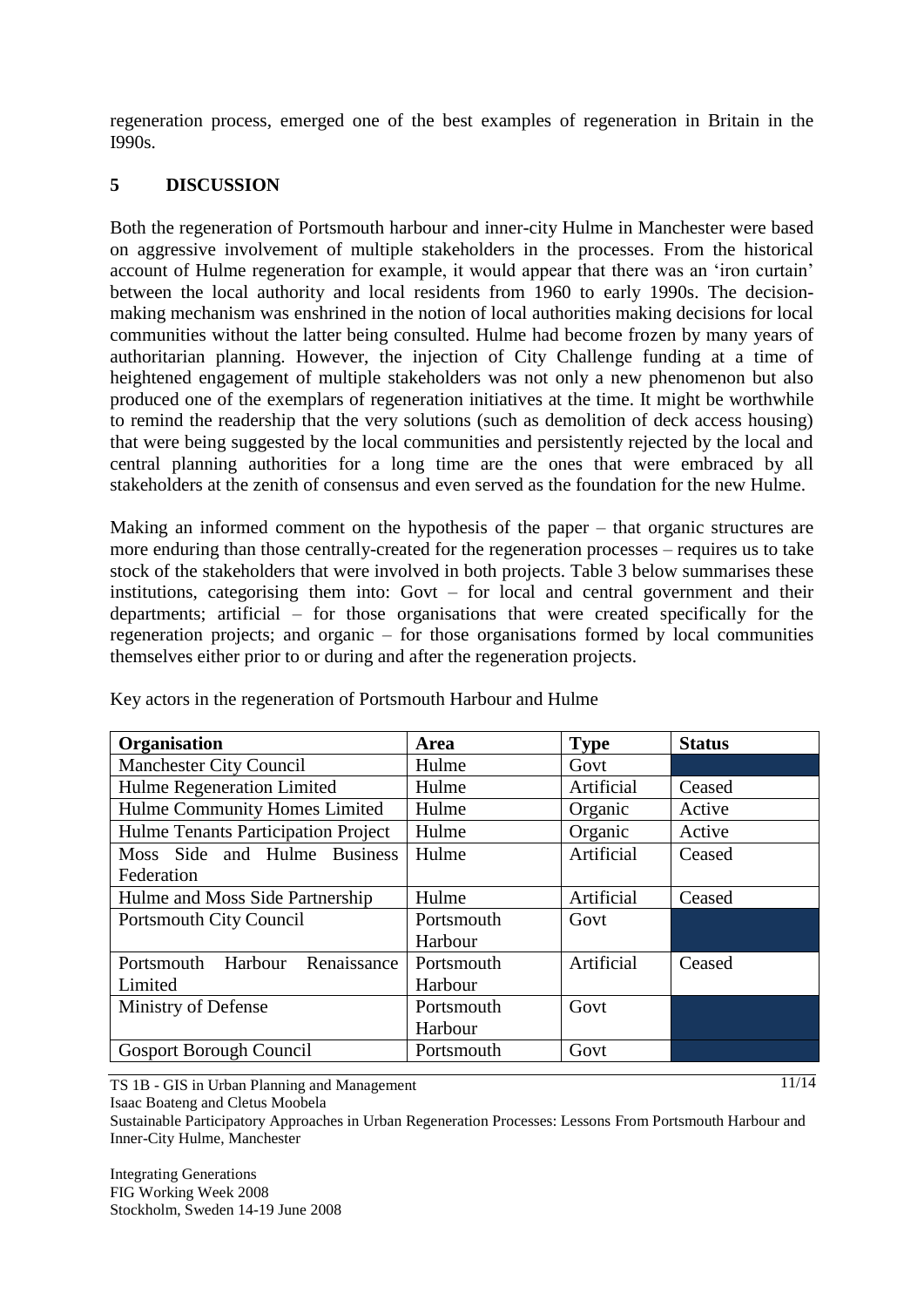| <b>Organisation</b>                      |  |  | Area    | $\mathbf{Type}$ | <b>Status</b> |
|------------------------------------------|--|--|---------|-----------------|---------------|
|                                          |  |  | Harbour |                 |               |
| Portsmouth and East Hampshire Portsmouth |  |  |         | Govt            |               |
| Partnership                              |  |  | Harbour |                 |               |

As is probably expected, those organisations formed for the projects ceased to operate at the conclusion of the projects while those "naturally" existing structures continued to operate and to look after the interests of the regenerated areas. This might look like a superficial vantage point but it is important to recognise that the longer term implications of areas that are a subject of regeneration is given due attention at the project design. The establishment of the Hulme Regeneration Limited (HRL) and the Portsmouth Harbour Renaissance Limited are a good model for fostering physical development but these on their own can not be used to take forward the longer term objectives of the areas. To achieve true regeneration the enabling environment for the emergence the organic community networks within the areas need to be put in place. Establishing parallel structures does not lead to sustainable solutions and negates the whole rationale for seeking to engage local communities in the decision-making processes.

## **6. CONCLUSIONS**

Public participation in the decision-making processes has taken centre-stage in the management of urban affairs in general and urban regeneration processes in particular over the past three decades. Driven by an appreciation of the multiple benefits associated with involving local communities in the decisions affecting their lives and pressure on governments to embrace modern democratic institutions, participatory approaches have evolved from the primordial top-down approaches to the current heightened levels of voluntary and legislated requirements for involving local communities. An informed understanding of participatory structures is critical for securing sustainable solutions to the target areas of urban regeneration. Prior to central intervention in the form of regeneration projects, many areas that have undergone certain levels of physical, economic and social decay will already have existing social networks of community activism and resources that can be tapped into the regeneration projects. The authors have attempted demonstrate that using these formal and informal community networks can potentially lead to sustainable regeneration processes as opposed to creating parallel artificial structures whose lifespan is normally limited to the duration of the regeneration project.

### **REFERENCES**

Boaren, A. (1992): *Getting involved: communication for participation*, in Boaren, A. and Epskamp, K. (eds) The empowerment of culture: development communication and popular media. Centre for the Study of Education in Developing Countries (CESO), Den Haag.

EIUA, (1997): *Hulme City Challenge - Did it work?* Liverpool John Moores University and the European Institute for Urban Affairs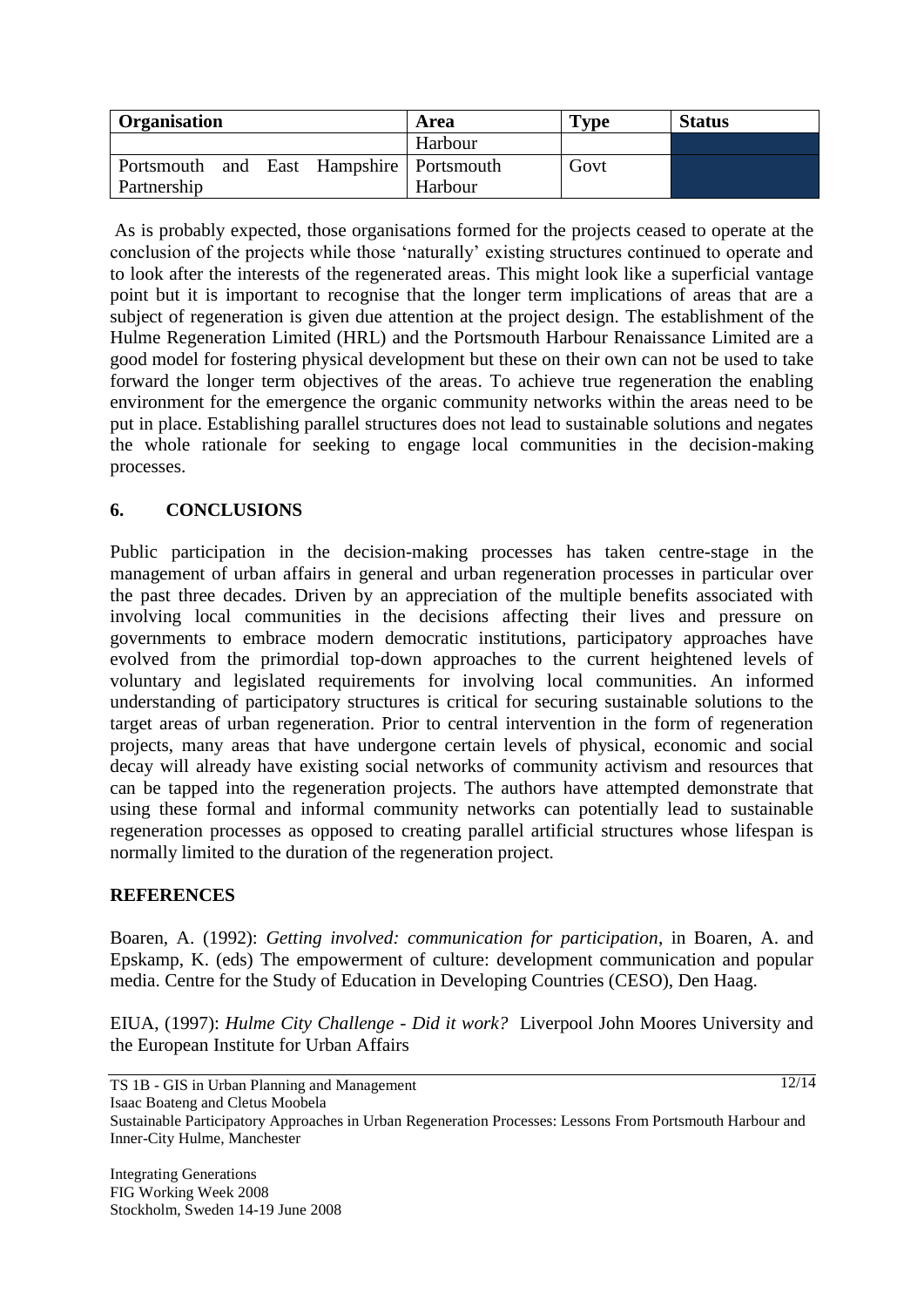Gosport Borough Council, (2003). The Millennium Scheme. Retrieved December 31, 2003, from http://www.gosport.gov.uk/sections/living/millennium-scheme

Hanon, P. (1977): War on Want, in Hulme Peoples Rights Centre (1978): *Inner City Crisis, Manchester's Hulme,* Hulme Peoples Rights Centre, Manchester.

HSMO (2004): Planning and Compulsory Purchase Act 2004, Her Majesty's Stationers Office Limited, London. HMSO (1995): *Aspects of Britain Urban Regeneration,* HMSO, London.

HMSO, (1990): *Hulme Study: Stage One: Initial Action Plan,* HMSO, London HPRC (1997): *Inner City Crisis, Manchester's Hulme*, Hulme Peoples Rights Centre, Manchester.

HRL (1994): *Rebuilding the City; A guide to Development in Hulme,* Hulme Regeneration Limited, Manchester.

Hulme Views Project, (1990): *Hulme Views: Self Portraits: Writings and Photographs by Hulme People, Hulme Views Project,* Manchester

Magdolna T.N., Margaret B., Jiri D., Jerzy J., Stephen S., Karel Z. and Zlinszky J. 1994): Manual on Public Participation in Environmental Decision making: Current Practice and Future Possibilities in Central and Eastern Europe, Budapest.

Makepeace, C. (1995): *Looking Back at Hulme, Moss Side, Cholton on Medlock and Adwick*, Willow Publishing, Manchester.

MCC (1997): *Manchester, Making it Happen: Planning and Environmental Health Handbook,* Manchester City Council, Burrows Communications Ltd, Surrey

Mahdjoubi, L. and Moobela, C. (2007): Methods of communication in planning participation, Vol. 2 of "Integrating our nation's diversity: Exploring the roles of multimedia in fostering multicultural participation", UWE, ISBN 1-86043-401-0 978-1-86043-401-3

Newman, J; Barnes, M; Kops, A & Sullivan, H. (2003): Constituting the public in public participation, Public Administration 81 (2), pp353-369

Portsmouth City Council, (2003.): Business News index Retrieved on December 30, 2003, from http://www.portsmouth.gov.uk/pcc//business/business\_stop/stop\_press.cfm

Portsmouth City Council, (2006): *Renaissance of Portsmouth Harbour*, Retrieved on February 18, 2006, from http://www.portsmouth.gov.uk/media/Renaissance.pdf

Isaac Boateng and Cletus Moobela

TS 1B - GIS in Urban Planning and Management

Sustainable Participatory Approaches in Urban Regeneration Processes: Lessons From Portsmouth Harbour and Inner-City Hulme, Manchester